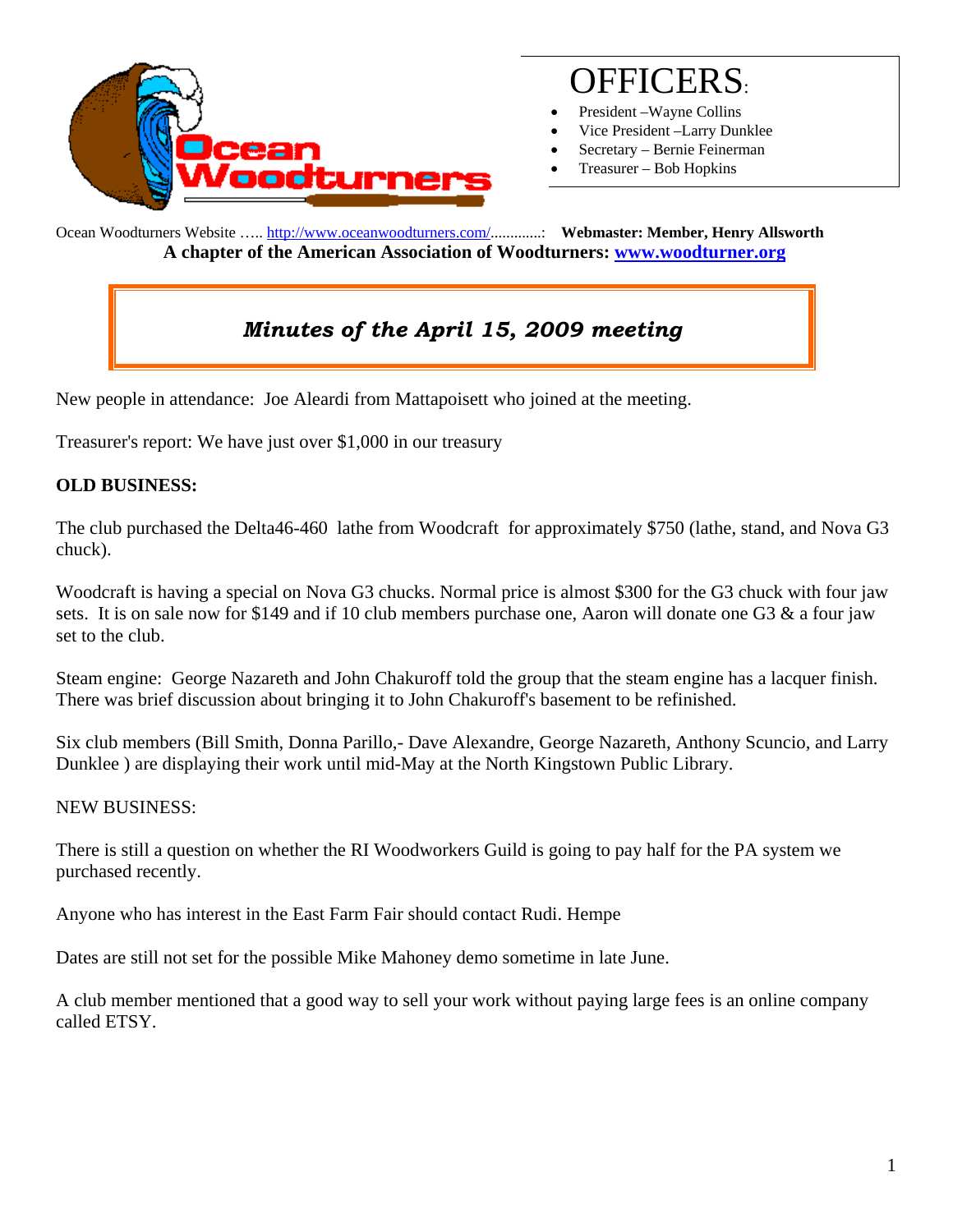### **Show and Tell**

Charlie Hockenson: Peppermills made from Cherry + Celtic knot of Maple





Maple & Walnut Maple, Walnut, and Cherry.



Bill Smith: various bowls (some cored)





#### From an email that Bill Smith sent after the meeting:

"I've had a Kel McNaughton coring system for some time. Tried to use it when I first got it with disastrous results… Larry Dunklee recently lent me his CD of Mike Mahoney coring. Turns out that the old coring system has a post which is 2.5 inches long. On the new turret, the post is 4.0 inches. That is a significant difference in that with a 2.5 inch post it is almost impossible to get the tip of the coring tool right to the center of the cored bowl with some of the blades. (It comes in low.)

……. Out of one piece of cherry, I was able to get three. The number 2 and number 3 disasters were not the result of the coring. With the second bowl, I tried to get it a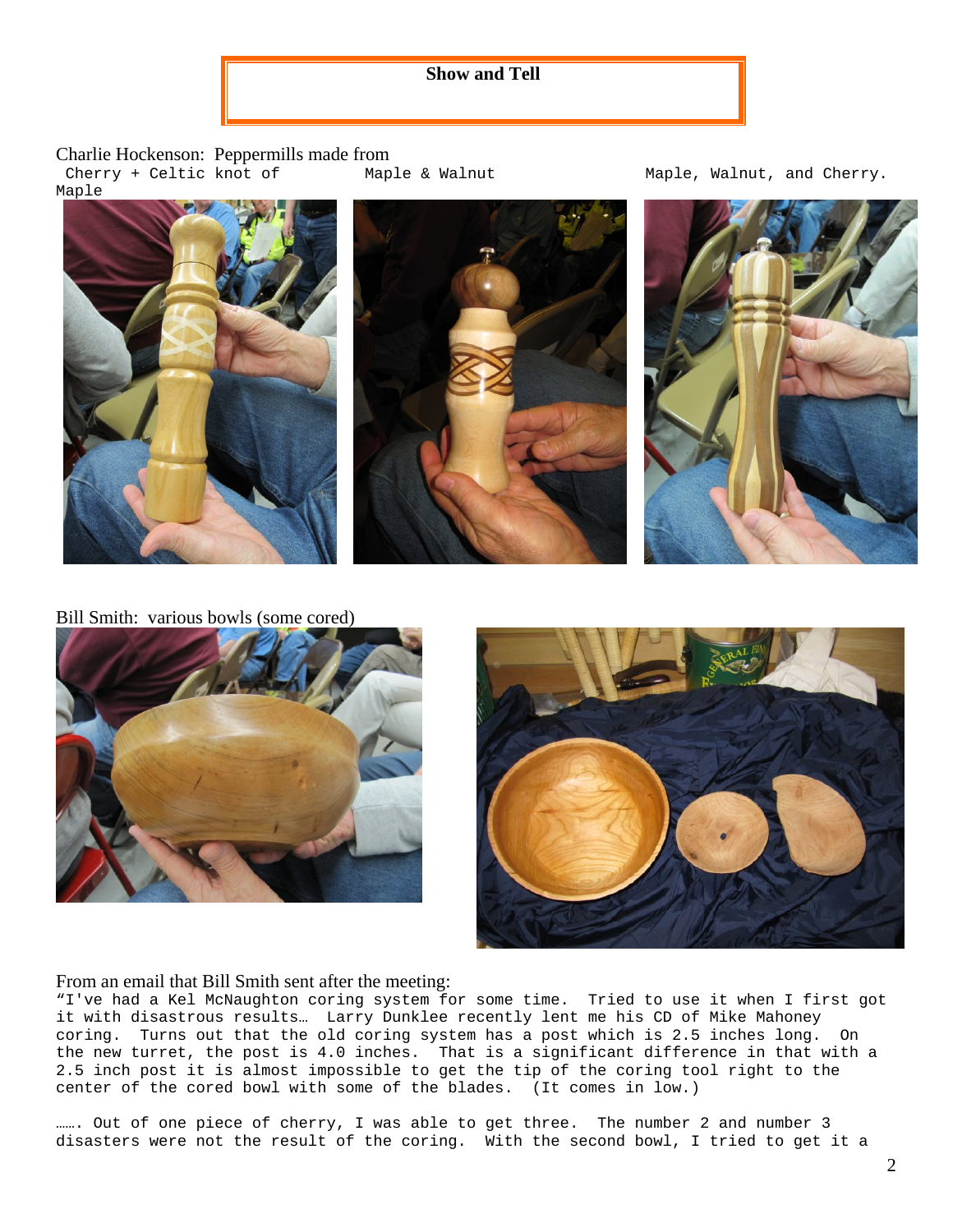little too thin late in the game. With the third, I turned the live center too tight and popped the bottom out. I did come to at least two conclusions: 1. The cored bowls should have the same geometry/shape/proportions. 2. The wood should be distinctive enough that the fact that the bowls came from the same piece of wood should be self evident.

#### **Demonstration**

Rick Sousa demonstrated basic spindle turning skills, including proper use of the skew

















There was no wood swap at the meeting.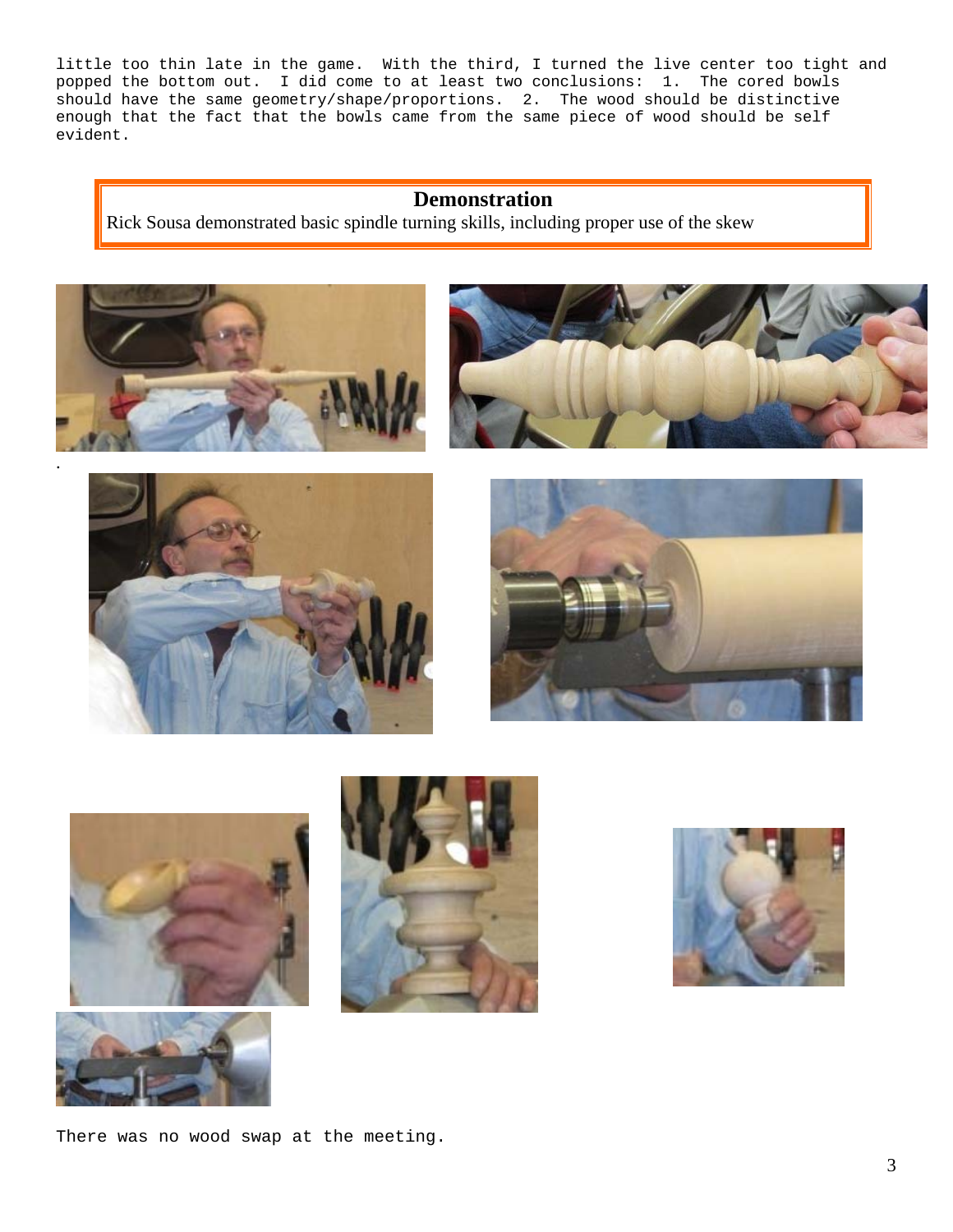Anyone with photos, or ideas, of interest to the club, should send them to Henry Allsworth.henry@allsworth.com

### **Next Month Meeting Thursday, May 20, 2010 Woodcraft Store 1000 Division street East Greenwich, RI**

**Rich Lemieux is going to show how to make a "Sanding Ball** 

### **Coming events**

**24th Annual International AAW symposium,-**  Hartford, Connecticut, Friday June 18 through Sunday June 20, 2010 http://www.woodturner.org/sym/sym2010

**The AAW Symposium in Hartford** this June, has asked for two more people to step up and become TEAM LEADERS. Please contact the liaison person if you are interested in volunteering.

### **VOLUNTEER COORDINATOR for the AAW symposium in June**

Board Liaison: Dale Larson**, 503-661-7793 woodbowl@verizon.net**

**Volunteer Coordinator: (***"Acting"* **Buster Shaw** 203-794-0346 bustershaw@sbcglobal.net)

**Number of Team Members:** 1 or more. The Volunteer Coordinator will determine needed assistance and name one or more team members as required.

**Team Mission:** Provide single-channel coordination for the recruitment, identification, and assignment of all Team Volunteers, local and visiting, except those Teams managed directly by AAW.

#### **Team Leader Responsibilities:**

- 1. Based on overall committee needs, volunteer experience, and other factors, the Volunteer Coordinator will assign volunteers to areas in each committee and coordinate with all Team Leaders regarding the assignments.
- 2. Maintain a point of contact with all people who are identified during the June  $17<sup>th</sup>$  registration, and provide potential volunteers with information relating to volunteer assignments.
- 3. Maintain a database of all volunteer assignments to be used prior to and during the symposium. That database will become a "template" for future symposia volunteer coordination.
- 4. Provide AAW all meeting and volunteer schedules for the symposium volunteers so we can better assist volunteers looking for their committees meetings.

### **Instructions, Guidelines, and Tips:**

- 1. AAW will forward all registrants who indicate a willingness to volunteer to the Volunteer Coordinator.
- 2. Team Leaders, through the Volunteer Coordinator will be responsible to provide an excel list of their team members names and their local chapter affiliation to AAW.